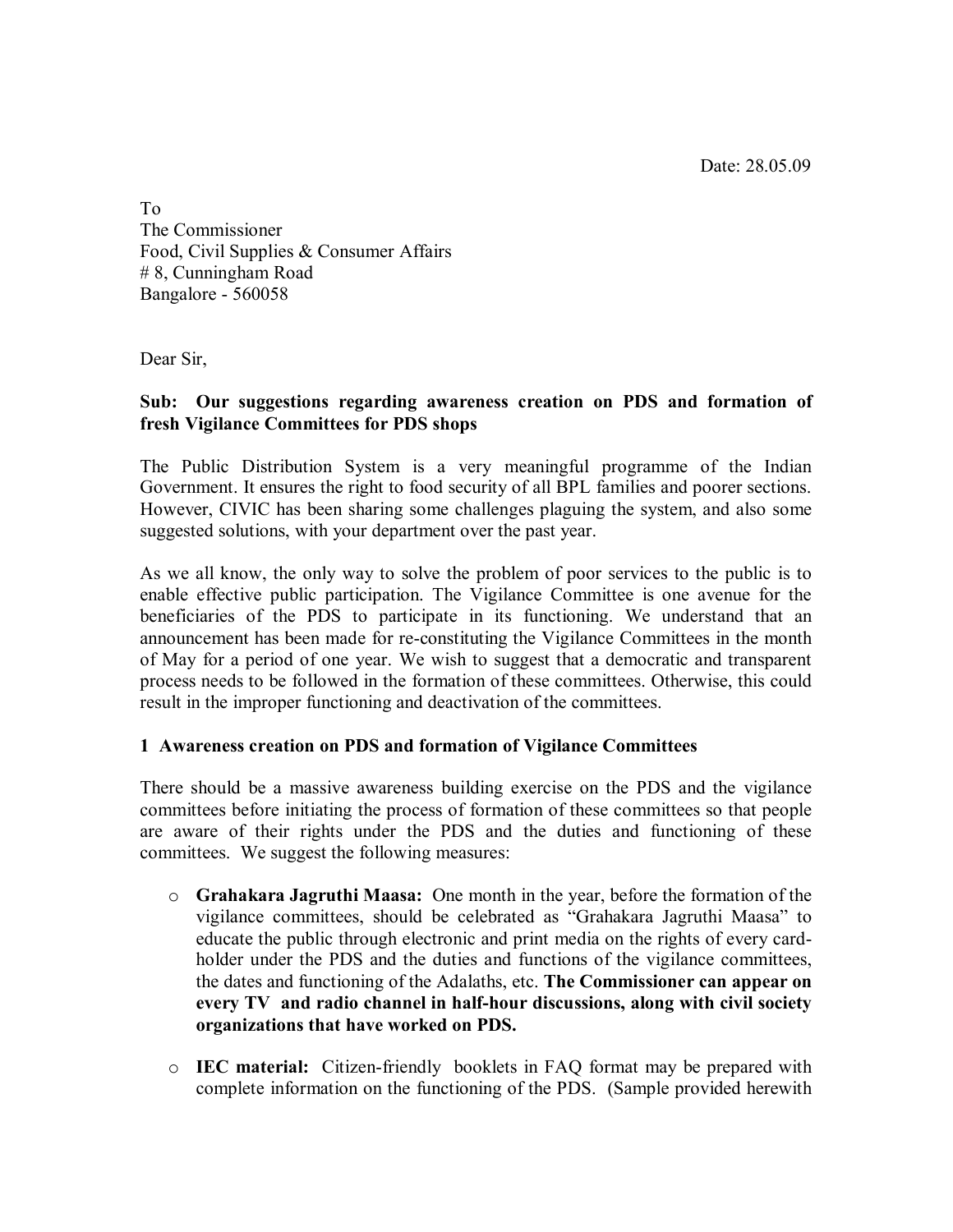by C-FAR). These may be distributed to each vigilance committee after their formation. Leaflets, for distribution to every card-holder, summarizing the salient points of the PDS also need to be printed.

- o **Announcement of awareness workshops:** During the Grahakara Jagruthi Maasa, and well before the date for the formation of the vigilance committees, announcements should be made in all electronic and print media that workshops will be held, of all card-holders of every PDS shop across the State, to inform card-holders about the functioning of the PDS and vigilance committees and to select the vigilance committee members. (If not possible to do for every shop, ward-wise or zone-wise meetings could be thought of.)
- o **Individual notices: T**he PDS shop-owner should announce the date, time and venue of the awareness workshop by pasting a notice at his shop. Individual leaflets should also be distributed to every card-holder, giving notice of the date, time and venue of the meeting. **Proof of having distributed the leaflets to every card-holder may be obtained by taking signatures of the card-holders in a register for having received the leaflet.**
- o **Content of the workshop:** At the workshop, Grahakara Hakkugalu, the functioning of the PDS, the entitlements of card-holders, roles and responsibilities of Vigilance Committees and details of monthly Adalaths at the district level should be conveyed. R**esource persons for conducting the workshops can be drawn from civil society organizations working on the PDS.**
- o **Location of the meeting:** The shop-level meeting can be held at a suitable location, such as a government school, near each shop. If being conducted at the ward or zonal level, it may be conducted at the ward or zonal office, a community hall or any other suitable location..
- o **Selection of the Vigilance Committee members:** At the end of the meeting, Vigilance Committee members could be selected from among the card-holders by a process of nomination and vote, or lottery or hand vote. Alternatively, **applications can be called for earlier from card-holders willing to serve on the vigilance committees and names chosen by the participants at the meeting, or picked through lottery, at the end of the meeting.**
- o **Regular monthly meetings of VCs:** A regular day every month could be fixed for the Vigilance Committee meetings for each shop at the meeting.
- o **Participation of civil society:** Local NGOs (Non-Governmental Organizations) could also be invited for the meetings.
- **2 Composition of Vigilance Committees**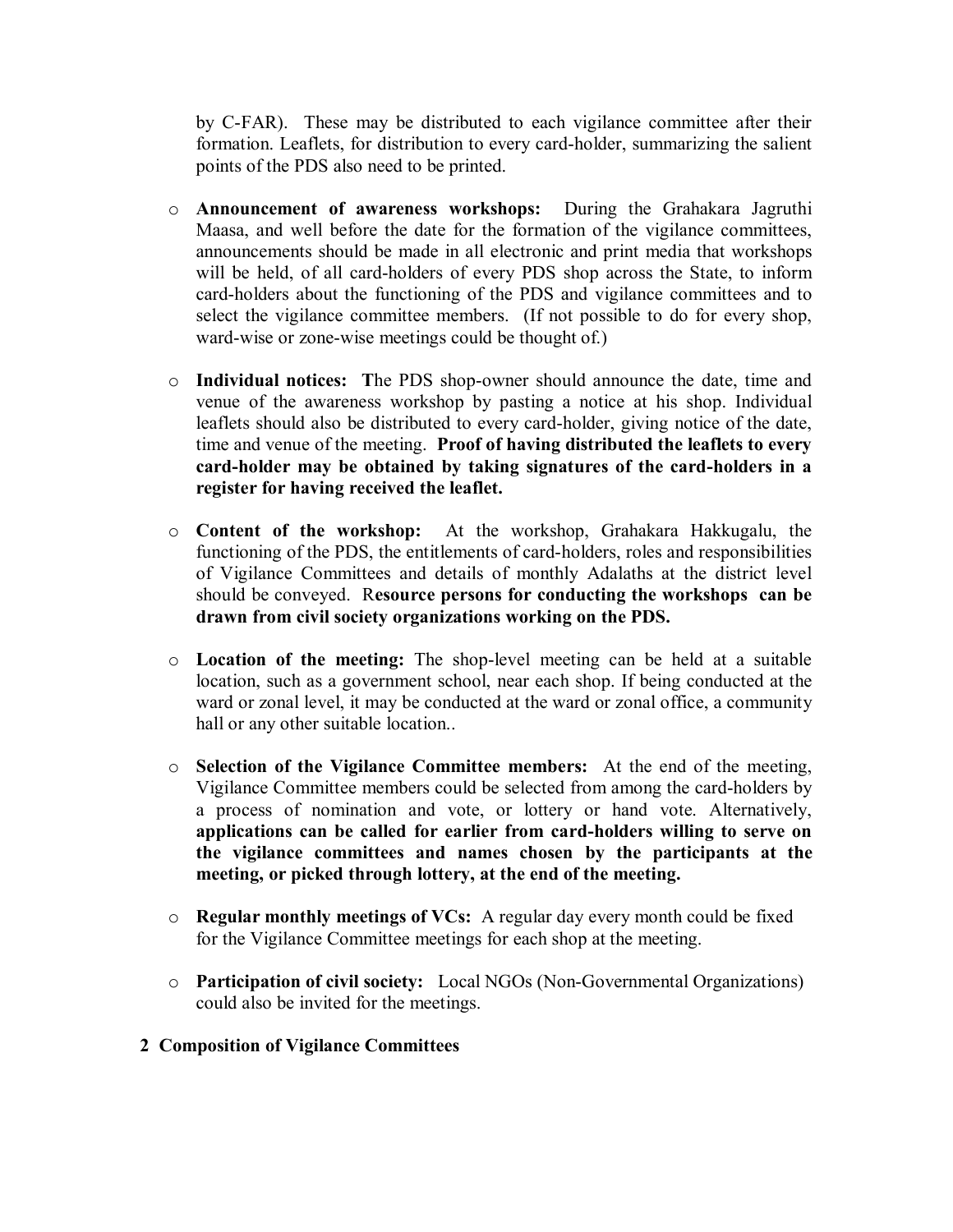The composition of Vigilance Committees is presently based on certain categories. But it is felt that it needs to be on the basis of type of cardholders, such as:

| $SC/ST$ -<br><b>OBC</b><br>Gen<br>$\overline{\phantom{0}}$<br>Elected representative 1 | Current<br>1/1 | Suggested<br>$1/1$ (1 BPL & 1 Anthyodaya/Annapoorna)<br>2 (1 BPL & 1 Anthyodaya / Annapoorna)<br>1(APL)<br>1 ward committee member of area (we<br>suggest non-inclusion of elected |
|----------------------------------------------------------------------------------------|----------------|------------------------------------------------------------------------------------------------------------------------------------------------------------------------------------|
|                                                                                        |                | representative)                                                                                                                                                                    |
| <b>SHG</b>                                                                             |                |                                                                                                                                                                                    |
|                                                                                        |                |                                                                                                                                                                                    |

## **Except for the ward committee member of the area, all other members could be women – as it is invariably their responsibility to get the ration from the shop.**

## **3 Activities of Vigilance Committees**

- o Fix a specific day and place for the Vigilance Committee meeting every month for each shop, to coincide as far as possible with the visit of the Food Inspector to that shop.
- o The Food Inspector should be available at the meeting, as far as possible, to take note of grievances and provide answers/remedies on the spot.
- o Notice of the meeting should be affixed one week earlier at every PDS shop.
- o Vigilance Committees should call for grievances (as far as possible) in writing before the meeting.
- o Some time should be set apart for oral representations by card-holders also during the meeting.
- o The minutes of the Vigilance Committee meeting should be recorded and the book kept open for scrutiny at the PDS shop by any card-holder.
- o If any malpractices by the shop-owner come to light, the Vigilance Committee should have power to fine him and also recommend cancellation of his license.
- o Vigilance Committees should have power to suggest issuance of a new ration card to anyone found eligible, or cancellation, if found to be ineligible.
- o Problems unresolved by the Food Inspector should be escalated to the District Grievance Redressal Committee by the Vigilance Committee.
- o Vigilance Committees should provide quarterly or six-monthly report to cardholders on their activities at a mandatory meeting of all card-holders.
- o Card-holders should have the power to remove, by majority hand vote, any vigilance committee member who does not attend three consecutive meetings or is found abusing the system, or in whom they have no confidence.

We hope you will respond to us on the acceptance /non-acceptance of these suggestions.